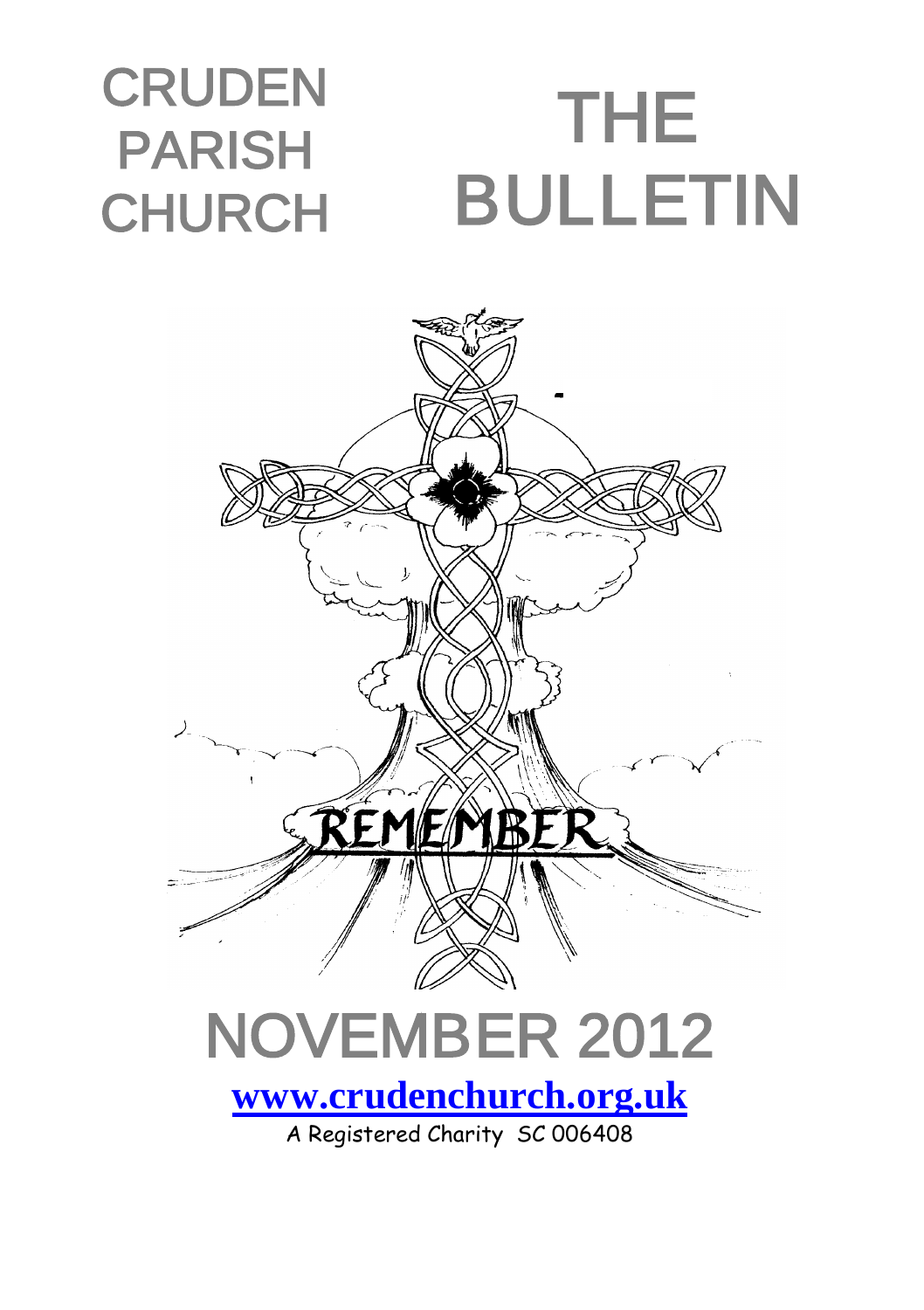

# **NOVEMBER 2012**

## EACH WEEK

*Sundays* 10.00 am Children's Sunday Club in the Old Church & Stables

| Thursday 1st :   |                             | <b>MESSY CHURCH</b>                                                  | 3:15 pm Port Erroll Hall        |
|------------------|-----------------------------|----------------------------------------------------------------------|---------------------------------|
| Sunday 4th :     |                             | <b>MORNING SERVICE</b>                                               | $10.00$ am                      |
| Wednesday 7th :  |                             | Coffee and Chat                                                      | $10:30$ am<br>Hall              |
| Sunday 11th:     |                             | <b>REMEMBRANCE SERVICE</b>                                           | <u>10.30 am</u>                 |
| Monday $12th$ :  |                             | Watch and Talk Group                                                 | 7.30 pm Main Street, Cruden Bay |
| Wednesday 14th : |                             | Membership & Outreach Committee 7.30 pm                              | Manse                           |
| Sunday 18th      | $\mathcal{L}^{\text{max}}$  | <b>MORNING SERVICE</b><br>Service conducted by Cruden Church Guild   | $10.00 \text{ am}$              |
| Monday 19th :    |                             | <b>Kirk Session</b>                                                  | $7.30 \text{ pm}$<br>Hall       |
| Thursday 22nd :  |                             | Guild Presbyterial Council<br>125 Years of the Guild - A Celebration | 7.30 pm New Deer                |
| Sunday 25th      | $\ddot{\phantom{a}}$        | <b>MORNING SERVICE</b><br><b>Sacrament of Holy Communion</b>         | $10.00$ am                      |
| Monday 26th      | $\mathcal{I}^{\mathcal{I}}$ | Cruden Guild<br>Rev Bob Fowlie – "A Faith to Proclaim"               | $7.30 \text{ pm}$<br>Hall       |
| Friday 30th      | $\mathbb{C}$                | St Andrew's Night Dinner<br>$7.30 \text{ pm}$                        | Longhaven Hall                  |

#### **FORTHCOMING DATES IN DECEMBER**

| Wednesday 5th : | Coffee and Chat                                    | $10:30 \text{ am}$ | Hall |
|-----------------|----------------------------------------------------|--------------------|------|
| Sunday 9th      | MORNING SERVICE including the Sacrament of Baptism |                    |      |

### **CHANGE OF TIME Please note that the service on 11 November - Remembrance Sunday - will begin at the later time of 10.30 am.**

## **NOVEMBER HYMN BOOK CH4**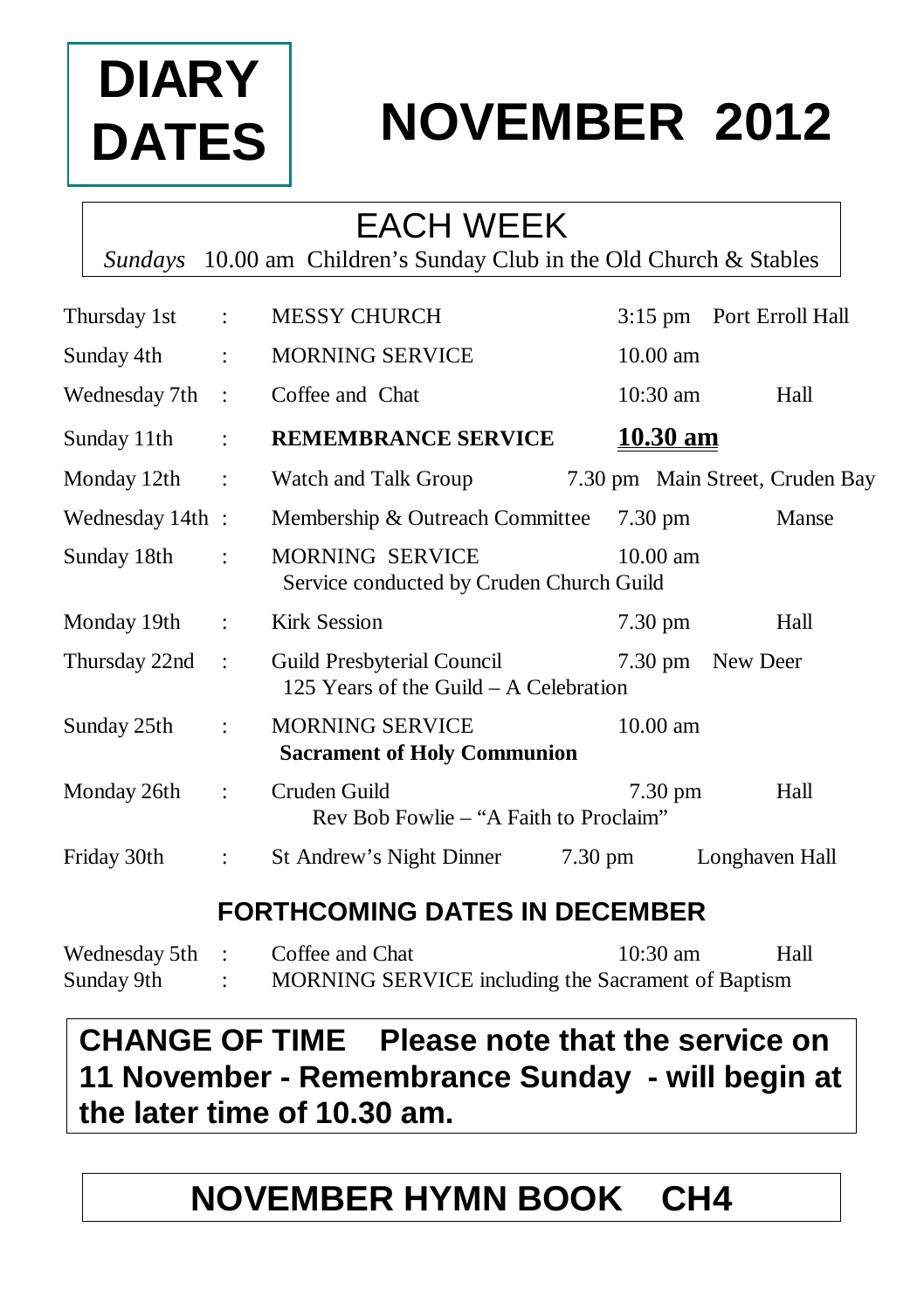# PARISH REGISTER

\*denotes member

#### **DEATH**

Mrs Alison Falconer, Whinbrae, Aulton Road, Cruden Bay



**Duty Elders** Kathleen Clark, Adrian Smith, Beatrice Fawkes, Betty Smith, Jim MacDonald, Peter Slamaker, Kathleen Craig, Robert Petticrew, Muriel Cantlay, Betty Forrester.

# 2013 FLOWER CALENDAR



Calendar for the Old Church will now be found on the notice board at the Church and members are invited to add their name beside any date on which they would wish to place flowers on the communion table. The gift of such flowers is always greatly appreciated. In particular, it is hoped that the early months of next year will soon be filled up.

THE NEXT ISSUE OF THE BULLETIN WILL COME OUT ON **25 NOVEMBER**. Copy for inclusion to be handed in to the Manse as soon as possible.

# CHRISTMAS CAKE ORDERS BEING TAKEN

Irene Siddle, one of our newer members, has been baking cakes to order for a number of years and has offered her professional experience for the benefit of the church. Irene will take orders for Christmas cakes up to Sunday 2/12/2012 with all profits going to the Windows Fund. Sizes available are 6", 8", 10 " and 12" with prices ranging from £6.50 to £12.50. Please see Irene or contact her on 01779 841660.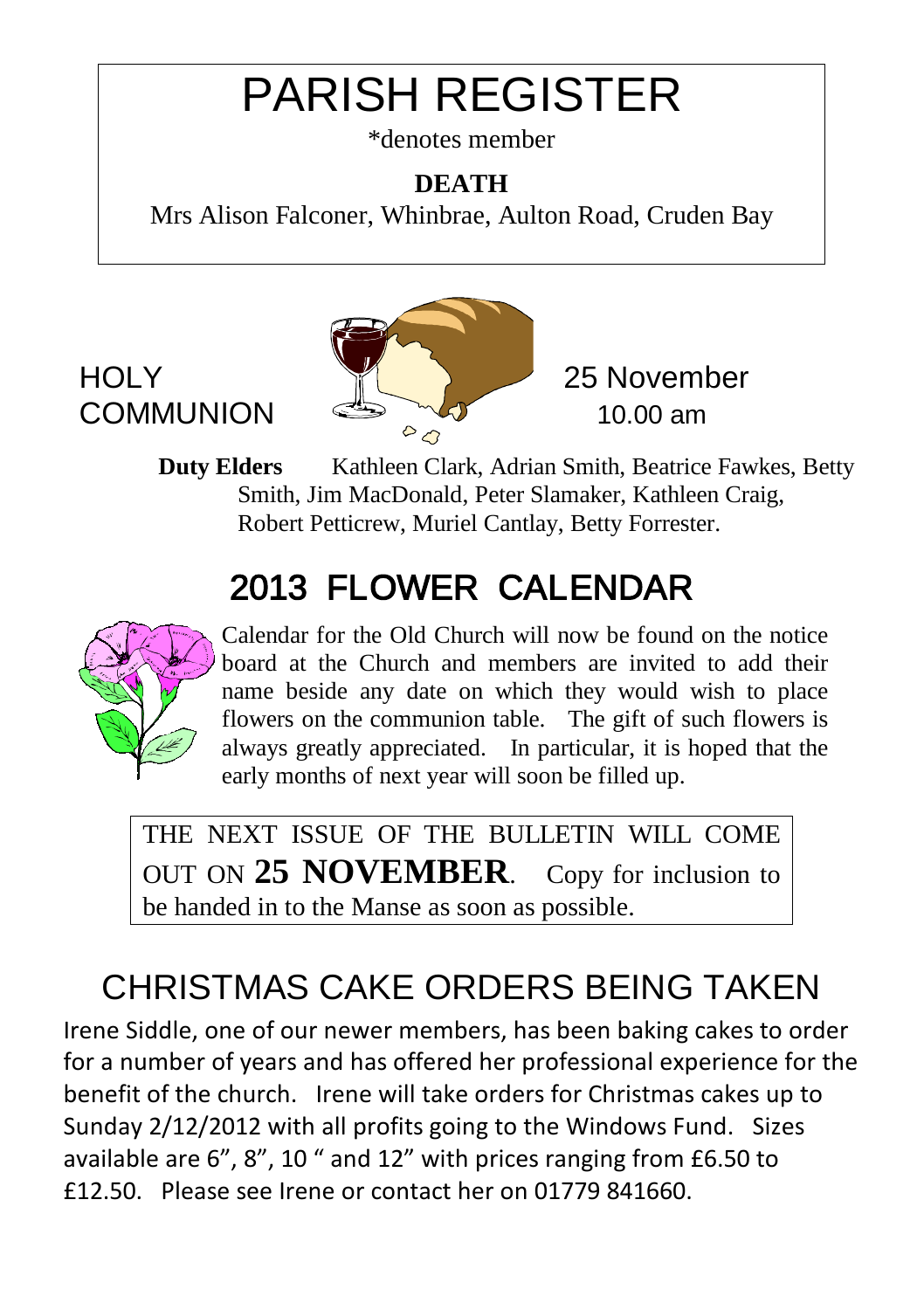#### SUNDAY MORNING DUTIES

| <b>Date</b>                  | Door                                    | <b>Flowers</b>         | <b>Teas</b>                            | <b>Junior</b><br><b>Church</b>                          |
|------------------------------|-----------------------------------------|------------------------|----------------------------------------|---------------------------------------------------------|
| $\overline{4}$<br><b>Nov</b> | John Lamb<br><b>Robert Petticrew</b>    | <b>Betty Forrester</b> | Elma Cumming<br><b>Marilyn Samways</b> | Karla Buswell<br>Helen Smith<br><b>Irene Siddle</b>     |
| 11<br><b>Nov</b>             | John Lamb<br><b>Robert Petticrew</b>    | <b>Mary Bratton</b>    | <b>NO TEAS</b>                         | Remembrance                                             |
| 18<br>Nov                    | Carol Paul<br><b>Stewart Paul</b>       | Rosemary Pittendrigh   | Wilma Moir<br>Janice Hutchinson        | Katherine Hyman<br>Maureen Reid<br><b>Brenda Cadger</b> |
| 25<br><b>Nov</b>             | Carol Paul<br><b>Stewart Paul</b>       | Mary McNaughtan        | <b>Beatrice Fawkes</b><br>Iris Durno   | Karla Buswell<br>Helen Smith<br>Irene Siddle            |
| $\overline{2}$<br>Dec        | Sarah Paterson<br>Sandy Beedie          | Rosemary Reid          | Norma Forman<br><b>Mary Bratton</b>    | Katherine Hyman<br>Maureen Reid<br><b>Brenda Cadger</b> |
| 9<br>Dec                     | Sarah Paterson<br>Sandy Beedie          | <b>Mary Bratton</b>    | Lewis McKechnie<br>Margaret Adams      | Karla Buswell<br>Helen Smith<br><b>Irene Siddle</b>     |
| 16<br>Dec                    | <b>Irene Stott</b><br><b>Fred Stott</b> | <b>Betty Forrester</b> | <b>Betty Forrester</b><br>Anne Cadey   | Katherine Hyman<br>Maureen Reid<br><b>Brenda Cadger</b> |
| 23<br>Dec                    | <b>Irene Stott</b><br><b>Fred Stott</b> | <b>Beatrice Fawkes</b> | Janice Hutchinson<br>Liz Carnie        | Karla Buswell<br>Helen Smith<br>Irene Siddle            |
| 30<br>Dec                    | <b>Alison Neilson</b><br>Wilma Moir     | <b>Robert Esson</b>    | Helen Cay<br><b>Irene Stott</b>        | No Junior Church                                        |



.

#### **IN NOVEMBER'S ISSUE**

**Remembrance** The Rev Bill Shackleton reminds us that long-ago conflicts might be closer than we think. Muriel Armstrong looks at the poppy, a humble flower of the field which has become one of our most powerful symbols. Remembrance prayer by the Principal Clerk.

**Christianity and the Law** Jackie Macadam speaks to Scottish Christians who work in the criminal justice system. **An Olympic Summer** The Rev Neil Urquhart reflects on a month as a volunteer chaplain at the Olympics

**From Arizona to Kinlochleven – and Back** An American youth worker who has discovered surprising connections between his home state and his Highland patch.

*If you would like to read Life & Work, the magazine of the Church of Scotland, contact Isobel Young on 01779 812360*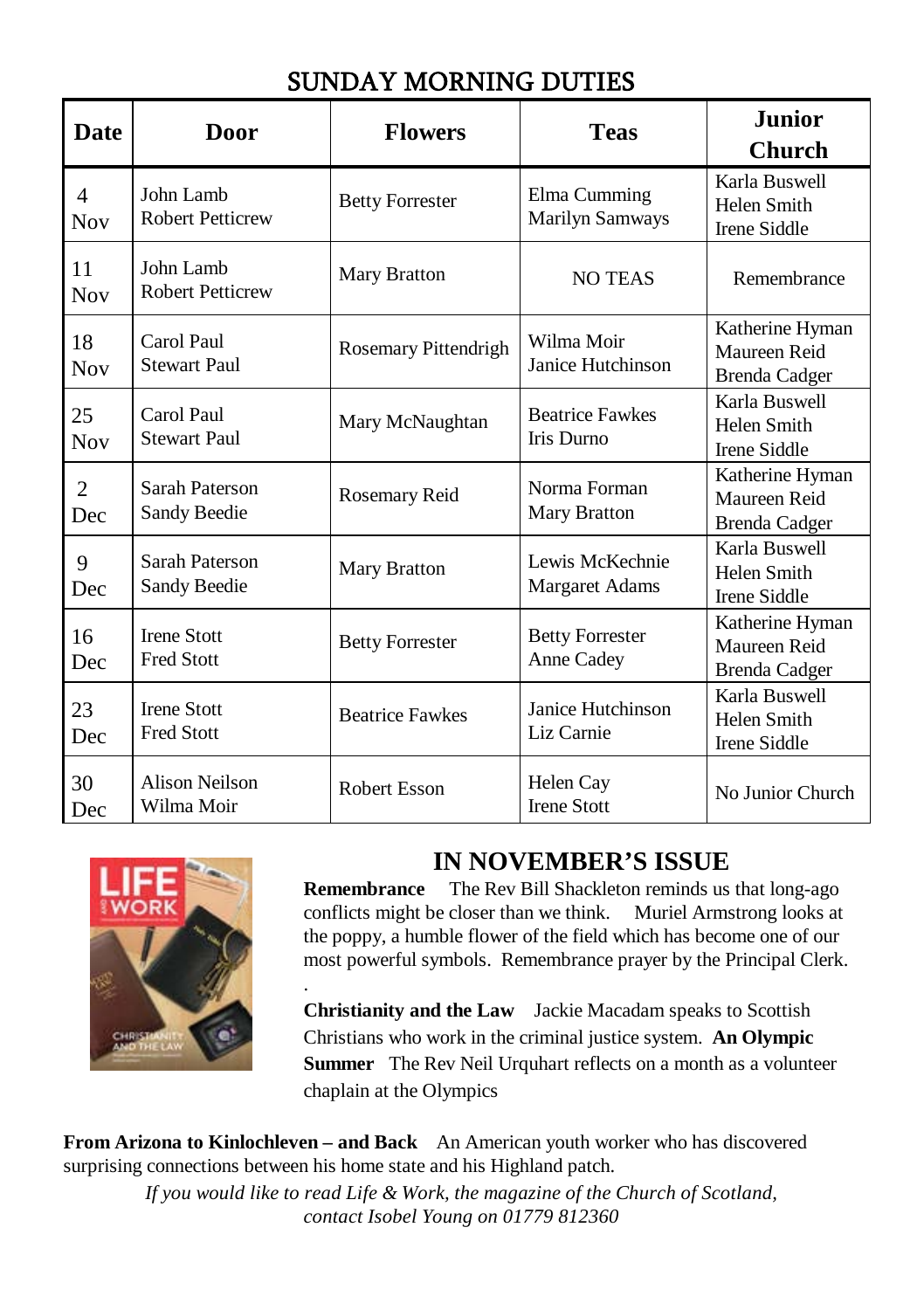# FROM THE MINISTER 23 October 2012

#### Dear Friends

Looking out of my study window it seems the leaves are any colour but green, with those which are already lying on the ground the same shade of brown.

There have been some recent frosty nights and soon, according to the forecasters, some snow might not be far away. Only one conclusion is possible – we are speeding through autumn and heading into winter with its shorter and colder days – Oh no! Of course you may prefer to take the long term view and concentrate on the fact that next spring and summer is coming closer as we head to the end of this year- Oh yes!

Church people do not always find it easy to take the long term view. That is what I have concluded by coming into contact over the years with other churches. There are those who rightly lament the fact that young people are scarce in the church and the congregation is getting older. But then, when challenged to make changes, they do not want things to be different from what they are accustomed to.

I have never understood how a downward trend can be stopped or reversed by doing nothing. The short term view is – this is fine for me today so it will be fine for me tomorrow. The long term view asks "What should we be doing now to ensure that things will be fine for people in 10, 20 or 30 years' time?

I have said it before and I will say it again. I am so grateful that the officebearers of Cruden Church do not live in the past but have a concern for the future. So Cruden Church is not stuck in a rut. Yes we are getting older, yes, there are few younger people regularly attending but at least we are making efforts to ensure there will be future generations worshipping in Cruden. That is why I want to express my deepest thanks to all who made it possible for our new initiative – the Messy Church – to get off to such a good start. I pray that it will go from strength to strength.

Your friend and minister

Rodges Neilso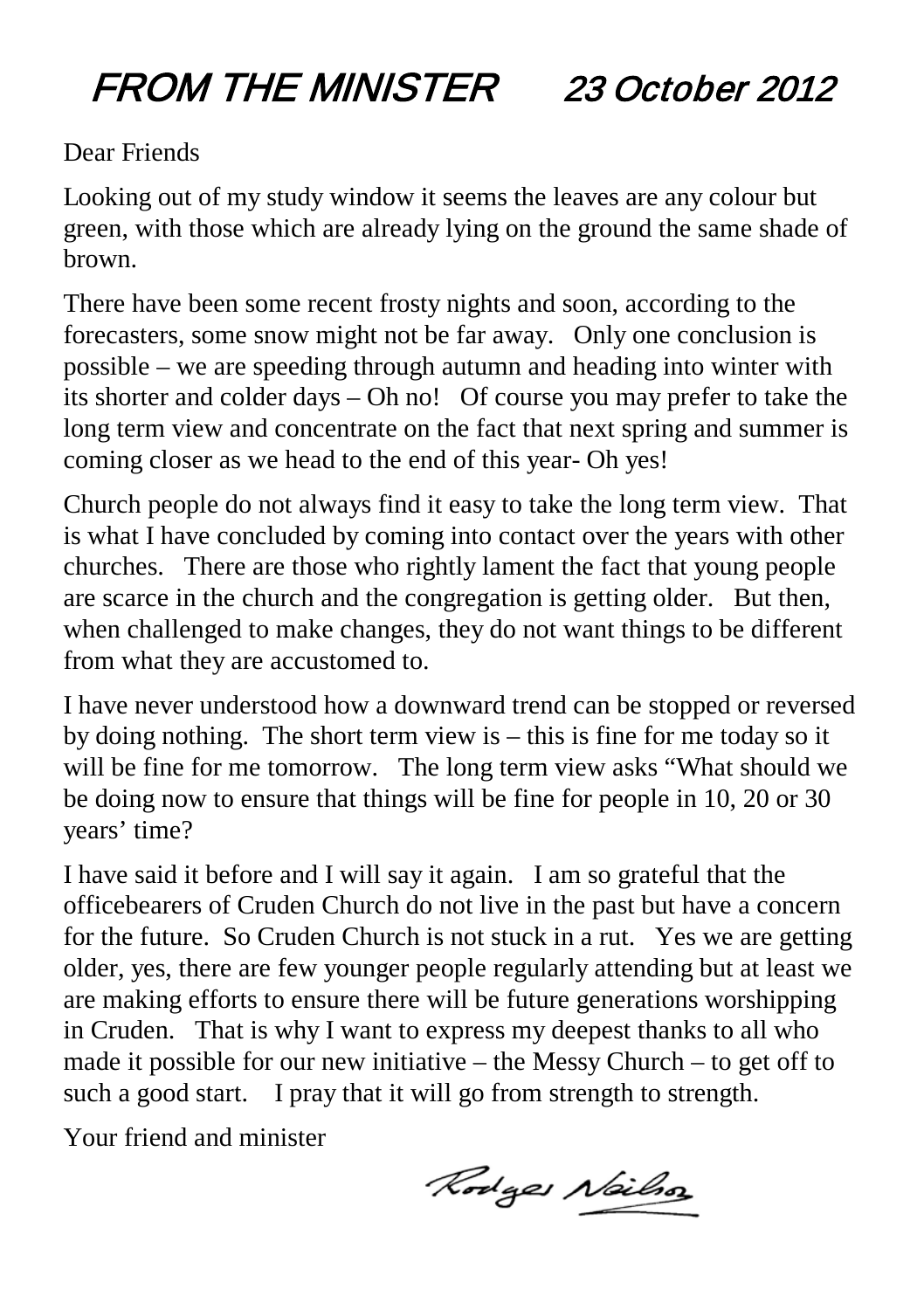### CRUDEN CHURCH GUILD **Monday, 24 September**

Guild President, Rosemary Pittendrigh welcomed all members, new members and visitors to the first Guild meeting of the session This was really well attended, despite being a very wild and windy night.

After the usual hymn and prayer, Rosemary introduced Ms Eilidh Whiteford MP, who was to be the victim /interviewee in our Face to Face forum, answering questions set by our own Rodger (Piers Morgan) Neilson. This proved to be a most interesting and informative night's entertainment. With Rodger setting the most unexpected questions to Eilidh who never missed a beat in her reply.

Over a cup of tea, members were able to get answers to their own questions, from a very clever and approachable MP. It was true to say that it was a very pleasant start to our Guild nights. Beatrice Fawkes gave a lovely vote of thanks. And after the final hymn, Rosemary wished everyone a safe journey home.

Next Guild meeting. Monday  $29<sup>th</sup>$  Octoberwhen we look forward to a talk by Stewart and Carol Paul on their visit to China.

*Lorraine Neilson* 



### CRUDEN MESSY [C](http://www.bing.com/images/search?q=messy+church+logo&view=detail&id=C7DC2A2B5AF189E46351EDCF982BA33B6FC73003)HURCH OFF TO A GOOD **START**

The first of Cruden Parish Church's Messy Church was held in Port Erroll hall on Thursday 4 October when 16 children, along with their parents or guardians, registered for the afternoon. We were all a little bit apprehensive but all our doubts soon disappeared when the children got stuck into their snacks, started playing table games and then began their craft activities. This was followed by a short bible story, singing and a prayer. The children and their parents then all sat together and enjoyed a finger buffet before heading home. Thanks must go to all the helpers who made this all possible. The next Messy Church will be held on 1 November and 29 November.

#### *Kathleen Craig*

We are grateful for those who are willing to work with the children, but would benefit from volunteers willing to help out backstage in the kitchen. Please let me know if you would like to help us on either of the November dates.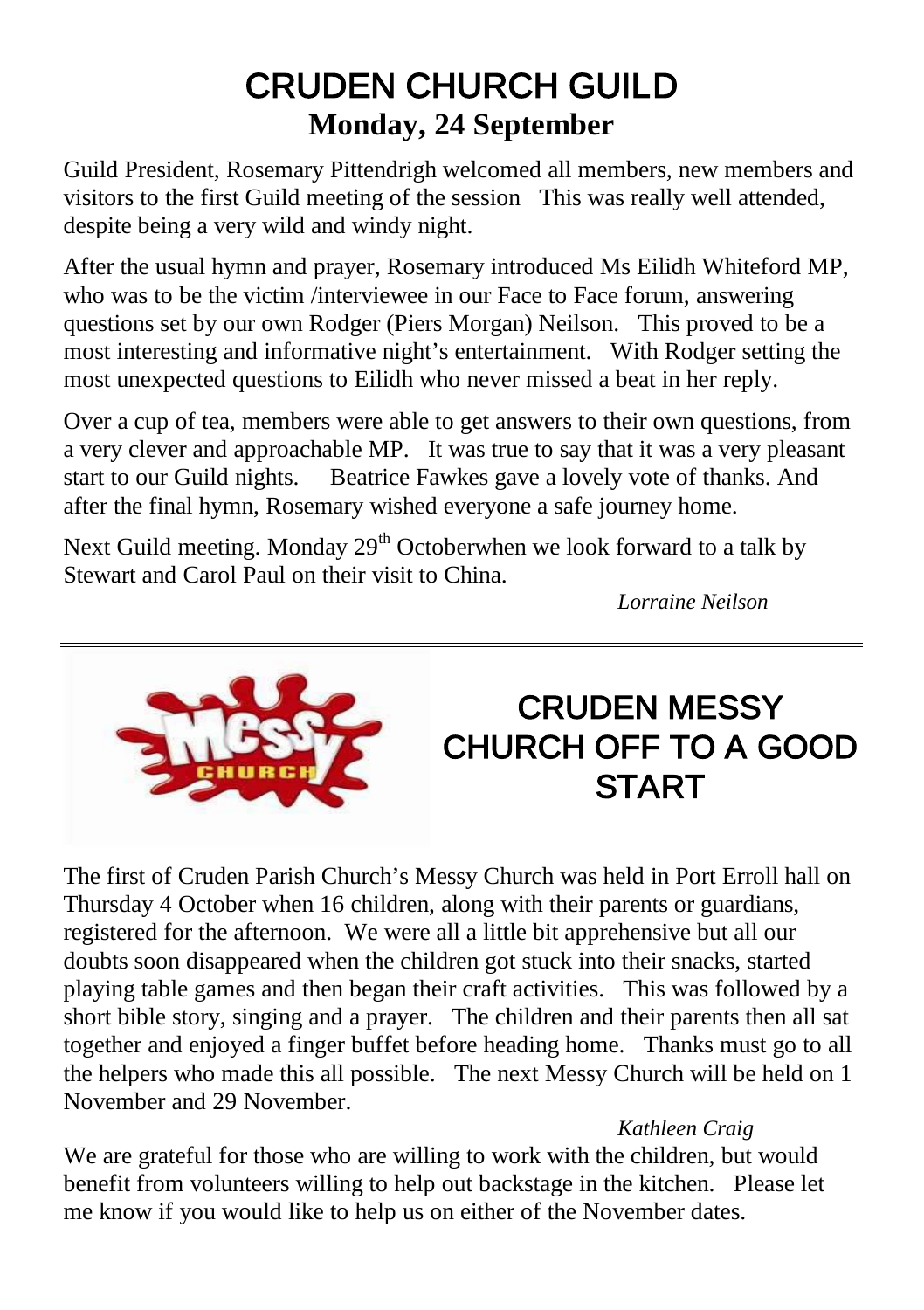| <i><b>ST ANDREW'S</b></i><br><i><b>NIGHT</b></i>                   |
|--------------------------------------------------------------------|
|                                                                    |
| <i>LONGHAVEN PUBLIC</i><br><i>HALL</i>                             |
| Friday 30 November<br>2012                                         |
| 7 pm for 7.30 pm                                                   |
|                                                                    |
| Ticket £12.00                                                      |
| three course meal and<br>coffee                                    |
| Raffle<br>Entertainment                                            |
|                                                                    |
| For further details, contact Betty<br>Forrester, telephone 841205. |

## POPPY SCOTLAND

Founded by Field Marshal Earl Haig, Commander-in-Chief of the British Army and established in 1921 as The Earl Haig Fund Scotland the current name and logo was introduced in 2006 to reflect the revised fundraising activities and charitable services work. In June 2011 Poppy Scotland merged with their sister charity The Royal British Legion (TRBL), which operates in England, Wales and Northern Ireland, to form the largest charity group supporting the Armed Forces community across the whole of the UK. *On Remembrance Sunday,* 

*opportunity will be given to the congregation to donate to this Fund*

# CRUDEN CHURCH WALKS

Sunday 16 September - Pitmeddan Gardens

Our intended route had been from Tolquhon Castle to Pitmeddan gardens but the overgrown paths put paid to that plan. We therefore opted for the shorter waymarked "Woodland Walk" within the grounds themselves. From the car park, we headed south along the old drive then doubled back to "Lady Mary's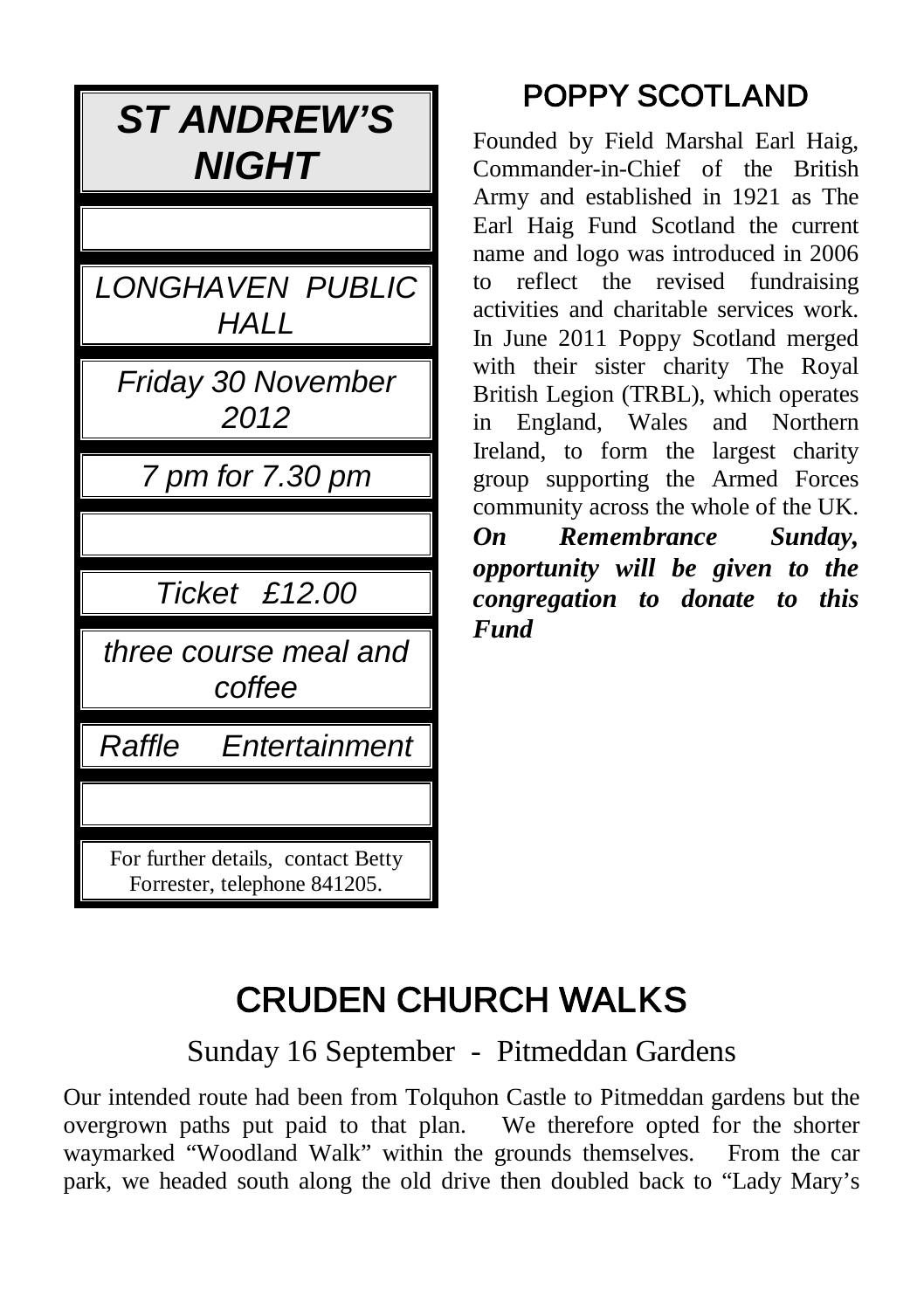pond" constructed in the late 19th century but almost hidden from view by the rather overgrown rhododendrons.

We continued round the perimeter of the compact estate and across the A92 into the small Limekiln Wood. There we marvelled at the excellent state of preservation and size of the lime kiln and were intrigued by the multi-coloured vegetation on the adjoining pond, formerly the limestone quarry serving the kiln but which fell into disuse by the late 1790s. We had considered having a look at the splendid formal gardens but a sudden downpour made us run for cover to the warmth of the tearoom for tea and cakes and a chance to dry out.

### Sunday 14 October Dens of Crichie and Stuartfield

Having gathered at the Square and admired the splendid trophy, displayed in the newsagent's window, for "Buchan in Bloom" we discussed the choice of routes and opted for the shorter 3mile route rather than the Coynach and Auchtylair route earlier proposed.

The former threshing mill with huge water wheel visible to the right of the building was a prominent feature at the end of the street, as were the ancillary buildings to the rear tastefully converted to modern accommodation and stylishly set out round the well-maintained mill/duck pond. A short stretch of the Auchnagatt road took us on to the tree-lined track past Dens farm, the original farmhouse of which was until 1739 the residence of the Laird of Dens estate when Dens and Crichie were united. As we climbed the hill, Robert was able to point out to us the water tower of the former POW camp at Mains of Crichie, the asbestos huts obscured by the trees and apparently now used as lock up garages by the local residents. From the crest of the hill, we had panoramic views all round with Stuartfield, Old Deer and Longside in the near/middle distance and Peterhead power station and grain silos at Crimmond far to the east and north.

We slowed on the downhill track to enable the back markers to catch up before heading to the Happy Plant for a cup of tea and more chat. Rodger responded to Robert's text by joining us briefly there after his double services at New Pitsligo and Strichen. This was the lost walk of the year and we look forward to resuming again next spring.

*Margaret Wisely*

A minister was completing a TEMPERANCE sermon. With great emphasis he said, "If I had all the beer in the world, I'd take it and pour it into the river."

With even greater emphasis he said, "And if I had all the wine in the world, I'd take it and pour it into the river."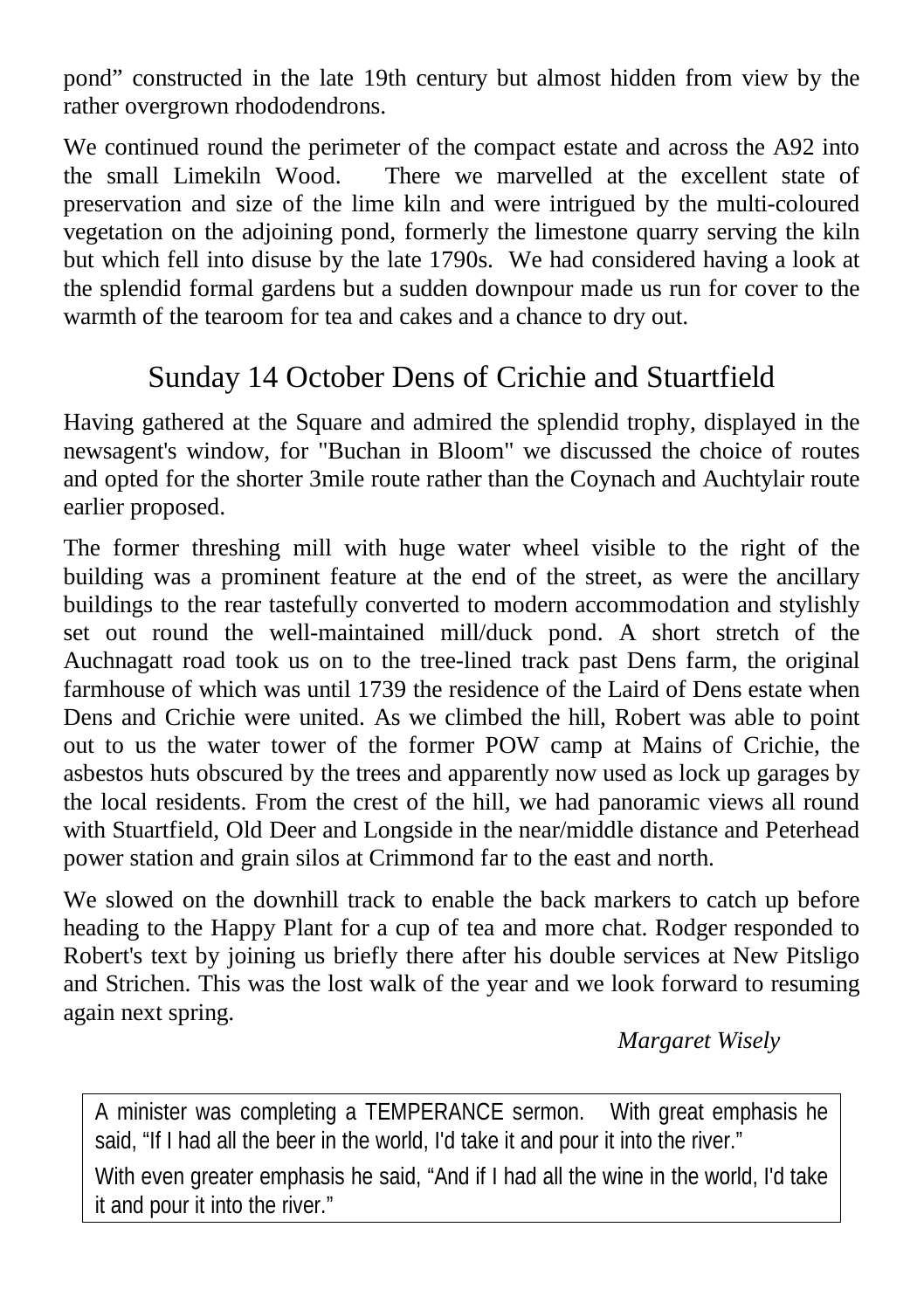And then finally, shaking his fist in the air, he said, "And if I had all the whisky in the world, I'd take it and pour it into the river."

Sermon complete, he sat down. The song leader stood very cautiously and announced with a smile, nearly laughing, "For our closing song, let us sing Hymn 365, "Shall We Gather at the River." *See you at the river! Bring your own glass!*

## Watch and Talk Group - 8 October, 2012 'The First Crusade'

In November, 1095 when Pope Urban 2nd delivered a sermon in Clermond Ferrand, in Central France, which would transform the history of Europe, Christianity was in turmoil split between the Greek Church of the East and the Latin of the West. His rousing words transfixed the crowds and his message reverberated towards the West - the Age of the Crusades had begun. He proclaimed a new Holy War against Islam for control of the most hallowed site in the Christian cosmos – the sacred city of Jerusalem.

Papacy was in the brink of overflow – embroiled in a long standing feud with the German Empire. This speech, designed to reassert Papal authority, told of how Christians in Jerusalem were being subjected to ghastly crimes with sword, rape and fire by a foreign race alien to God – this message, in fact, bore little resemblance to the reality of Muslim rule in the Holy Land. A passion was ignited for the Crusade to bring unconditional Christianity in 11th Century Europe with promise of salvation, pure and everlasting paradise in Heaven or the threat of damnation.

It seems incomprehensible that these members of European Aristocracy would lead this pilgrimage comprising rich, poor, peasants and knights – enduring many sufferings and slaughter - their procession masking shambolic preparation with no plans or maps – all in a leap of faith and the promise of redemption – killing for Christ being an act of devotion opening the gates of Heaven.

After 4 years and the loss of hundreds and thousands of lives, crossing Asia Minor in barbaric, indiscriminate slaughter, the Crusaders reached the Holy Sepulchre where they gave thanks to God in their triumph – 'His will' had been done in this Holy war and all its horrors – the Holy City had been liberated.

Whist this Crusade was said to have been made in the name of religion…..was it, or was it in the capture of trade routes? We could say the present day middle east crises are similarly fuelled but others would say that the capture/ownership of oil plays a large part….!

Although the historical background of this DVD was presented very clearly by Dr Thomas Asbridge – Queen Mary College, University of London, the theme of medieval knights and Jidahi warriors using unspeakable violence in ultimately winning the war for the Holy Land was complex and gruesome.

Our next meeting will be held on Monday, 7 November when the topic will be 'Women in Westminster Cathedral' – a less bloodthirsty subject!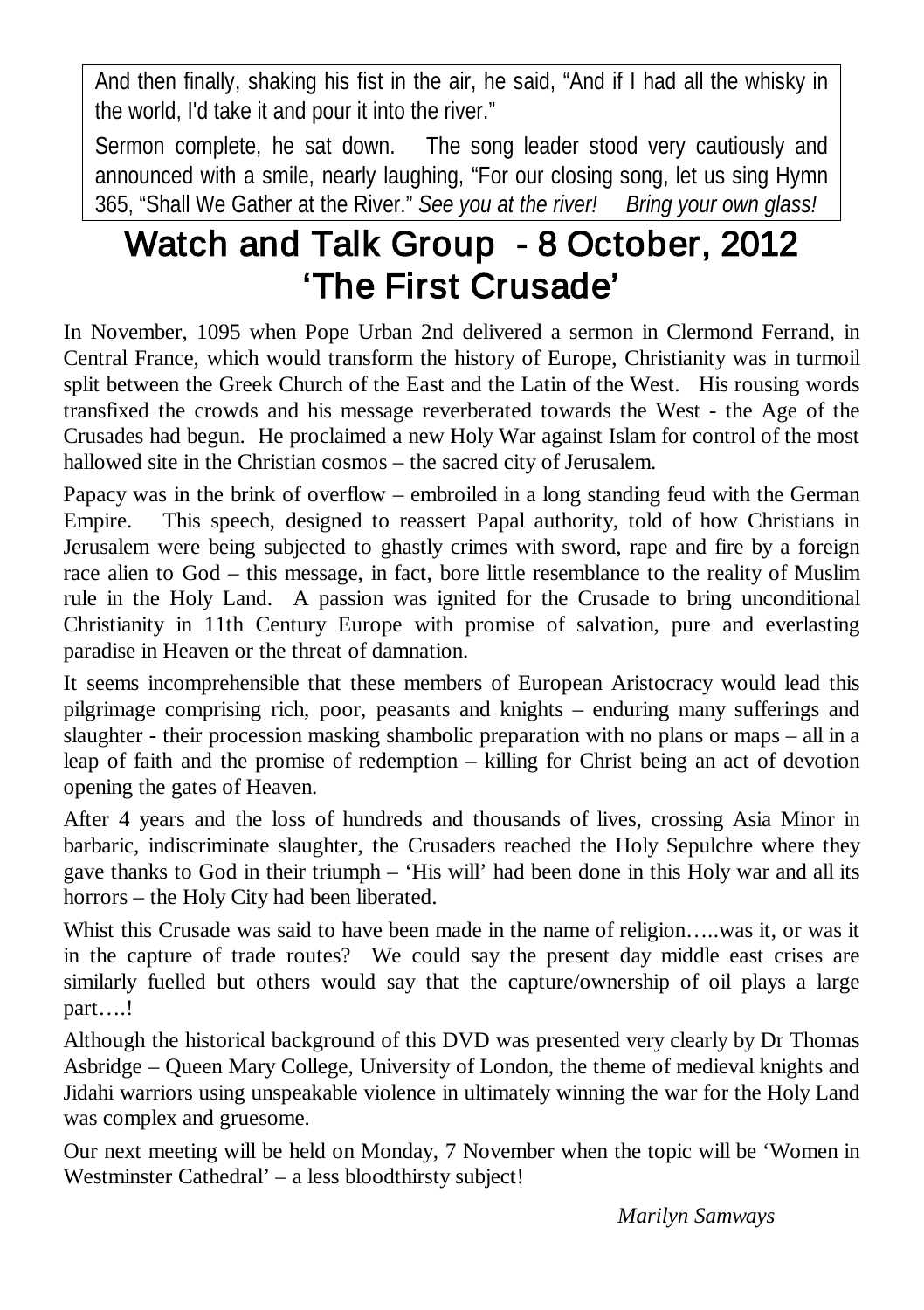

**FVFRY SHOE** TELLS A **STORY** 



From Friday to Sunday, 3-5 August 2012, ladies of the Whitehills Parish Church of Scotland near Banff set up a display of shoes in the St Brandon's Centre, for anyone to visit. There were shoes with stories of more than 40 different situations and events through life. Stories included

- $\div$  celebrating baptism and the responsibility of raising a child
- 21st birthday with family and friends present
- $\triangleq$  shoes bought with a first salary
- $\cdot$  trainers worn by a youngster who ran a 4 x 100m relay and dropped the baton when they looked like the winning team
- $\cdot$  a special boot worn by someone after a serious illness and now able to walk again
- $\cdot$  boots of a policeman committed to his work attending scenes of accidents, drugs, and drunk people to mention a few
- $\cdot$  a 60 year wedding anniversary and a husband and wife's lifelong commitment to each other
- $\cdot$  waders of a fisherman who enjovs time in fresh water thinking about God who made creation including him and the salmon
- $\cdot \cdot$  identical shoes worn by both a mother and her daughter and the privilege of such a relationship
- ❖ sailing boots whose owner had been to the Hebrides and endured a storm at sea
- $\cdot$  walking shoes of a puppy walker that weren't chewed
- $\cdot$  shoes worn to the funeral of a man who died so young
- $\cdot \cdot$  shoes that had been to visit Pompeii, drawing the reader of the story to the fact that the very volcanic matter that caused such devastation and destruction, also preserved a way of life for us to witness today.

A rather unusual exhibit was a little shoe carved from coal by a coal miner who gave it to a lady to thank her for having his son for tea on Sundays during the 2nd world war when he was based as a soldier at Inverboyndie Distillery. Another